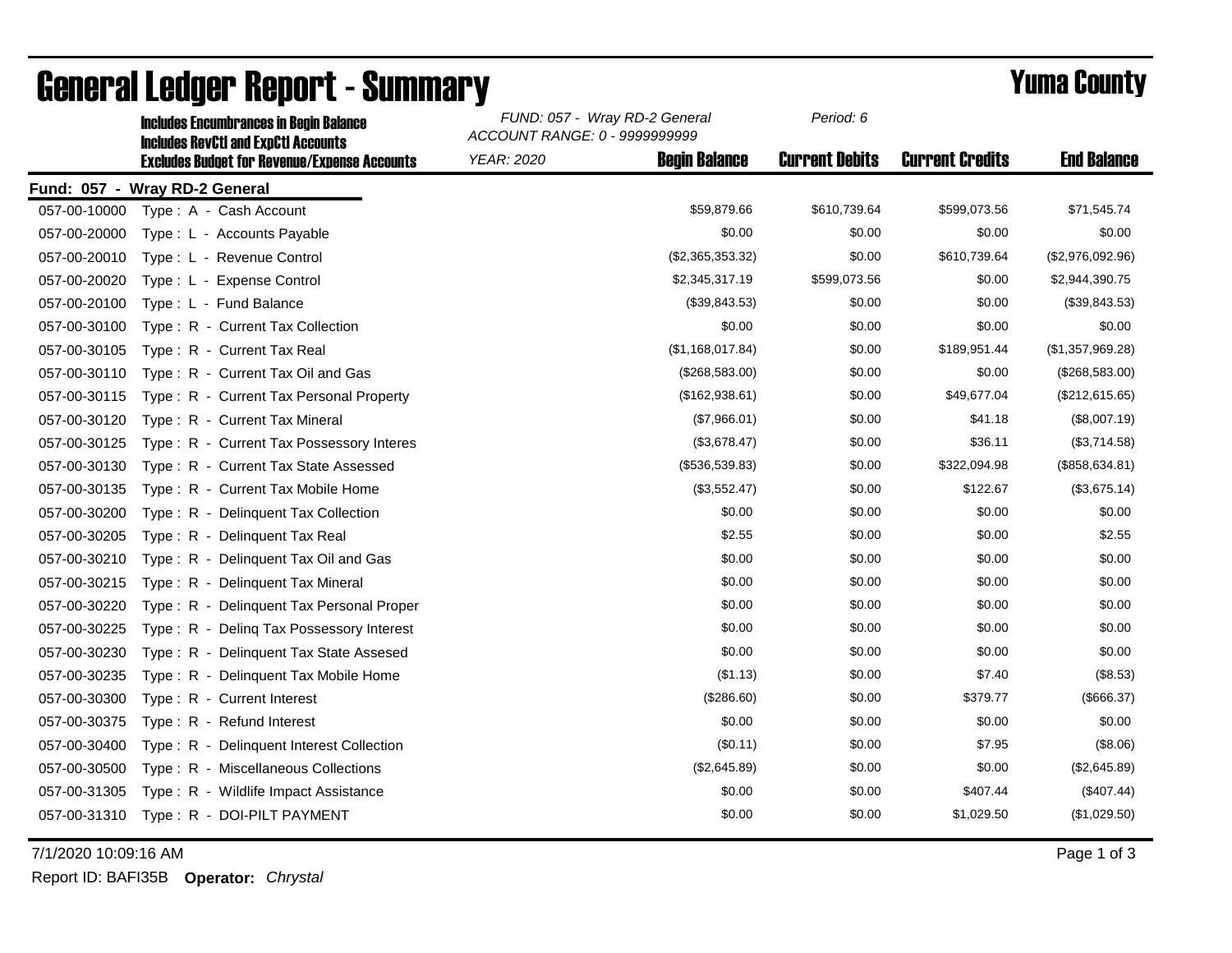|                               | <b>Includes Encumbrances in Begin Balance</b><br><b>Includes RevCtI and ExpCtI Accounts</b><br><b>Excludes Budget for Revenue/Expense Accounts</b> |                                         |                             | FUND: 057 - Wray RD-2 General<br>ACCOUNT RANGE: 0 - 9999999999 |                             | Period: 6            |                       |        |                                  |                    |
|-------------------------------|----------------------------------------------------------------------------------------------------------------------------------------------------|-----------------------------------------|-----------------------------|----------------------------------------------------------------|-----------------------------|----------------------|-----------------------|--------|----------------------------------|--------------------|
|                               |                                                                                                                                                    |                                         |                             | <b>YEAR: 2020</b>                                              |                             | <b>Begin Balance</b> | <b>Current Debits</b> |        | <b>Current Credits</b>           | <b>End Balance</b> |
| Fund: 057 - Wray RD-2 General |                                                                                                                                                    |                                         |                             |                                                                |                             |                      |                       |        |                                  |                    |
| 057-00-32100                  |                                                                                                                                                    | Type: R - Transfers In                  |                             |                                                                |                             | \$0.00               |                       | \$0.00 | \$0.00                           | \$0.00             |
| 057-00-33000                  |                                                                                                                                                    | Type: R - Auto Tax B Collection         |                             |                                                                |                             | (\$157, 222.46)      |                       | \$0.00 | \$28,203.68                      | (\$185,426.14)     |
| 057-00-33100                  |                                                                                                                                                    | Type: R - Auto Tax A & F Collection     |                             |                                                                |                             | (\$53,923.45)        |                       | \$0.00 | \$18,780.48                      | (\$72,703.93)      |
| 057-00-49100                  |                                                                                                                                                    | Type: X - Treasurer Fees                |                             |                                                                |                             | \$5,405.37           | \$1,405.81            |        | \$0.00                           | \$6,811.18         |
| 057-00-49401                  |                                                                                                                                                    | Type: X - Transfer Out                  |                             |                                                                |                             | \$0.00               |                       | \$0.00 | \$0.00                           | \$0.00             |
| 057-00-49500                  |                                                                                                                                                    | Type: X - Checks Written / ACH Transfer |                             |                                                                |                             | \$2,339,911.82       | \$597,667.75          |        | \$0.00                           | \$2,937,579.57     |
|                               |                                                                                                                                                    |                                         |                             | Fund: 057 - Wrav RD-2 General                                  | Totals:                     | (\$20,036.13)        | \$1,808,886.76        |        | \$1,820,552.84                   | (\$31,702.21)      |
|                               |                                                                                                                                                    |                                         | <b>Total Fund Revenues:</b> | \$610,739.64                                                   | <b>Total Fund Expenses:</b> |                      | \$599,073.56          |        | <b>Net Revenue Over Expense:</b> | \$11,666.08        |

## General Ledger Report - Summary **Example 2018** Yuma County